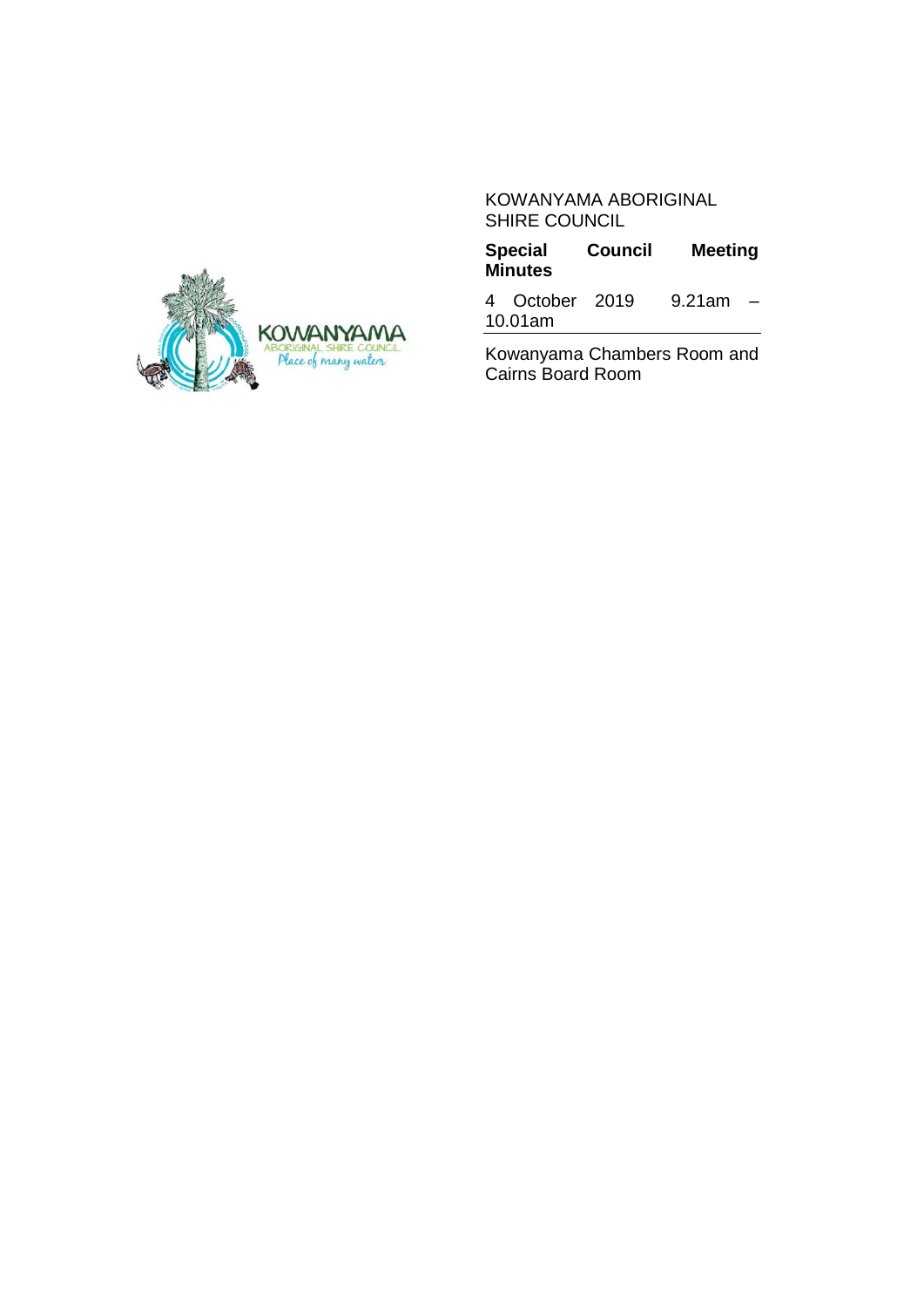**Present: Councillors** Cr Territa Dick, Deputy Mayor (Chair) Cr Wendy Wust Cr John Fry

### **Executive**

Gary Uhlmann, Chief Executive Officer Katherine Wiggins, Executive Manager Governance and Operations (EMGO) Jacqui Cresswell, A/Executive Manager Infrastructure, Works and Projects (EMIWP) Nicola Strutt, A/Executive Manager Finance (EMF)

## **Apologies**

Mayor Michael Yam Cr Aaron Teddy Andrew Hay, Executive Manager Finance (EMF) Kevin Bell, A/Executive Manager Community Services (EMCS) Chris Delaney, Executive Manager Human Resources (EMHR)

### **Other**

### **1) Welcome & Apologies**

The Deputy Mayor welcomed Councillors and Executive to the meeting.

| <b>RESOLUTION – That Council accept the apology from</b><br>Mayor Yam for absence at this meeting. | <b>Moved Cr Wust</b><br><b>Seconded Cr Fry</b> |
|----------------------------------------------------------------------------------------------------|------------------------------------------------|
|                                                                                                    | <b>All in Favour:</b>                          |
|                                                                                                    | <b>MOTION CARRIED</b>                          |
|                                                                                                    |                                                |

| <b>RESOLUTION - That Council accept the apology from</b> | <b>Moved Deputy Dick</b>                       |
|----------------------------------------------------------|------------------------------------------------|
| Cr Teddy for absence at this meeting.                    | <b>Seconded Cr Fry</b>                         |
|                                                          | <b>All in Favour:</b><br><b>MOTION CARRIED</b> |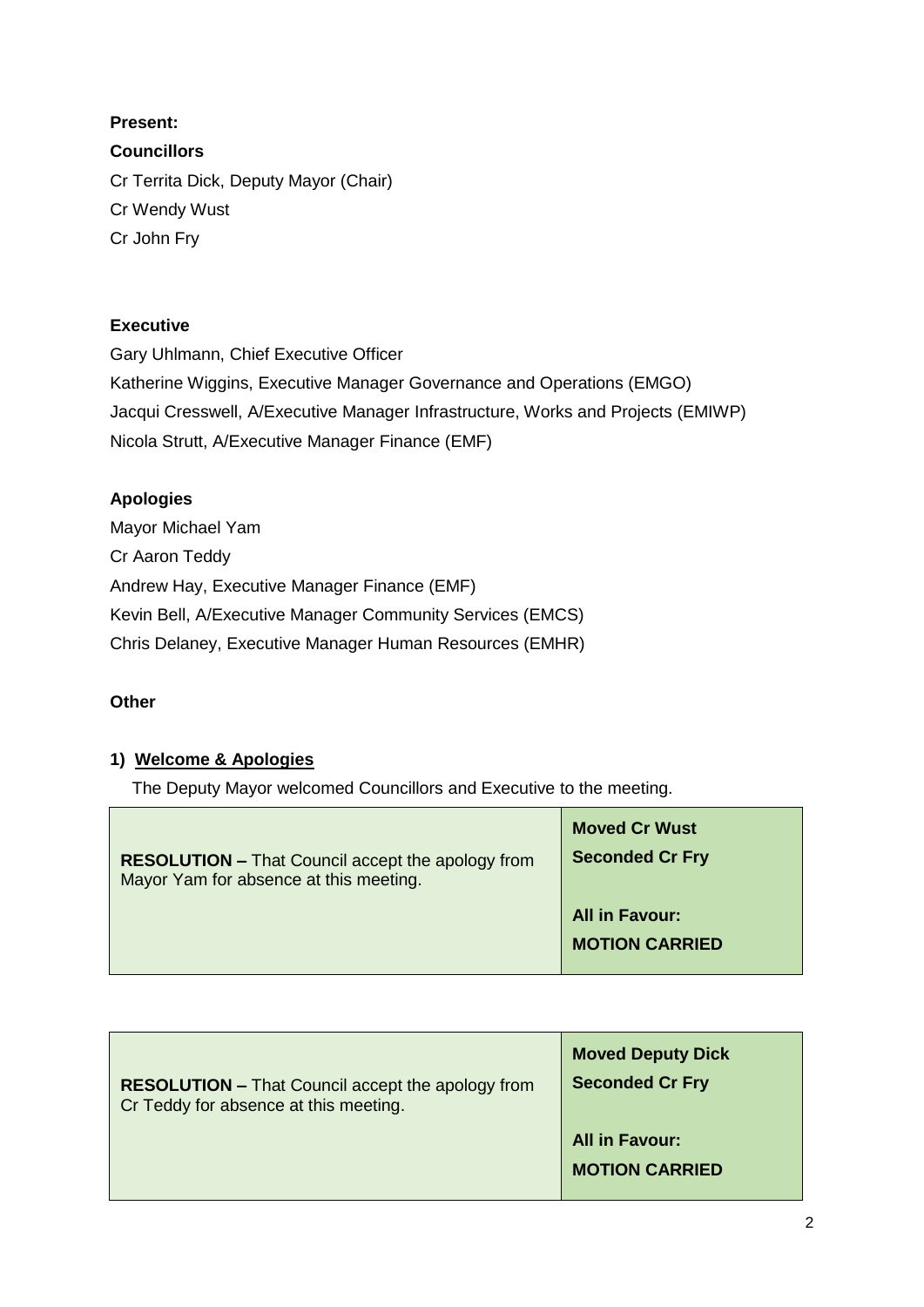### **2) Updates to Councillor Register of Interest or Related Parties**

NIL

## **Closed Business**

| <b>RESOLUTION – The Council moves into Closed Business</b> | <b>Moved Cr Wust</b>                           |
|------------------------------------------------------------|------------------------------------------------|
| to discuss contracts proposed to be made by it.            | <b>Seconded Cr Fry</b>                         |
|                                                            | <b>MOTION CARRIED:</b><br><b>All in Favour</b> |

| <b>RESOLUTION - The Council moves out of Closed</b> | <b>Moved Deputy Dick</b>                       |
|-----------------------------------------------------|------------------------------------------------|
| Business.                                           | <b>Seconded Cr Wust</b>                        |
|                                                     | <b>MOTION CARRIED:</b><br><b>All in Favour</b> |

## **3a) Tender -** TKASC2019-004 DRFA 2019 Rural Roads

Deputy Dick raised that she may have a perceived Material Personal Interest as she has worked as a casual worker for R&K in the past. Council agreed that she did not have a perceived Material Personal Interest as she was not currently employed by R&K and did not expect to be employed by R&K in the future months.

| <b>RESOLUTION - That Council award the TKASC2019-</b> | <b>Moved Cr Fry</b>         |
|-------------------------------------------------------|-----------------------------|
| 004 DRFA 2019 Rural Roads tender to R&K               | <b>Seconded Deputy Dick</b> |
|                                                       | <b>All in favour</b>        |

# **3b) Tender -** TKASC2019-005 DRFA 2019 Town Streets

Deputy Dick raised that she may have a perceived Material Personal Interest as she has worked as a casual worker for R&K in the past. Council agreed that she did not have a perceived Material Personal Interest as she was not currently employed by R&K and did not expect to be employed by R&K in the future months.